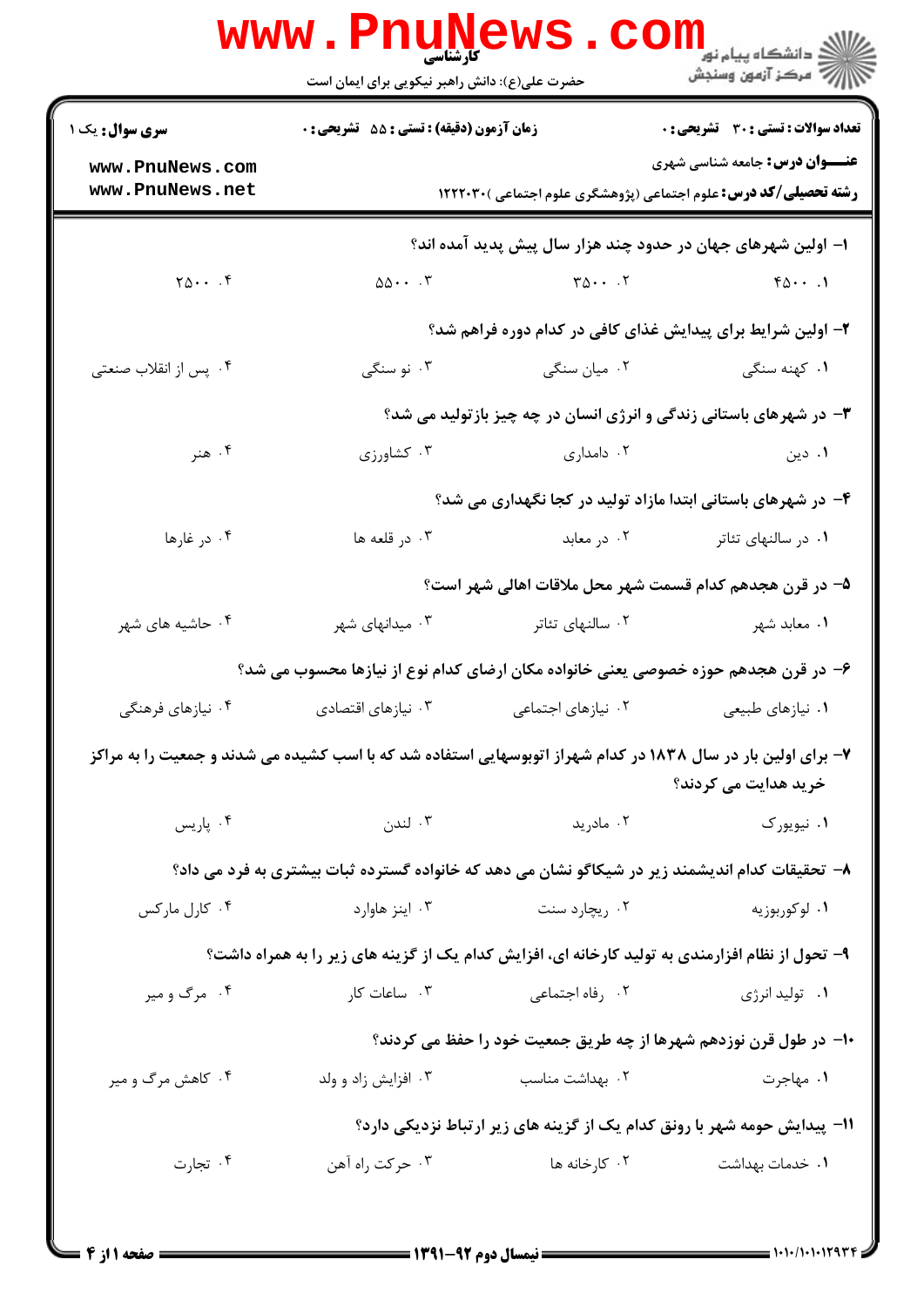|                                                                                                                                                                             | WWW.Pnung                                               | حضرت علی(ع): دانش راهبر نیکویی برای ایمان است                                                 | دانشکاه پیام نور<br>ا∛ مرکز آزمون وسنجش        |  |  |
|-----------------------------------------------------------------------------------------------------------------------------------------------------------------------------|---------------------------------------------------------|-----------------------------------------------------------------------------------------------|------------------------------------------------|--|--|
| <b>سری سوال : ۱ یک</b>                                                                                                                                                      | زمان آزمون (دقیقه) : تستی : 55 تشریحی : 0               |                                                                                               | <b>تعداد سوالات : تستی : 30 - تشریحی : 0</b>   |  |  |
| www.PnuNews.com<br>www.PnuNews.net                                                                                                                                          |                                                         | <b>رشته تحصیلی/کد درس:</b> علوم اجتماعی (پژوهشگری علوم اجتماعی )۲۲۲۰۳۰ ا                      | <b>عنـــوان درس:</b> جامعه شناسی شهری          |  |  |
|                                                                                                                                                                             | ۱۲- جمعیت کدام قسمت از مادر شهر در روز و شب یکسان نیست؟ |                                                                                               |                                                |  |  |
| ۰۴ هسته مرکزی                                                                                                                                                               | ۰۳ مناطق زاغه نشين                                      | ۰۲ شهرک ها                                                                                    | ۰۱ حاشیه شهر                                   |  |  |
|                                                                                                                                                                             |                                                         | ۱۳- گاتمن سالها پیش اصطلاح «کلان شهر» را برای نشان دادن کدام گزینه به کار برد؟                |                                                |  |  |
| ۰۲ تحولی جدید در شمال شرق آمریکا                                                                                                                                            |                                                         |                                                                                               | ۰۱ معایب زندگی در شهرهای بزرگ                  |  |  |
| ۰۴ مشکلات بهداشتی شهرهای بزرگ اروپایی                                                                                                                                       |                                                         |                                                                                               | ۰۳ مزایای زندگی در شهرهای بزرگ                 |  |  |
| ۱۴– به نظر کدام جامعه شناس، کالایی شدن هم اختیار کارگر را از کارش از بین می برد و هم هر نوع معنی یا نزدیکی را که<br>انسان می تواند نسبت به کار خود احساس کند نابود می سازد؟ |                                                         |                                                                                               |                                                |  |  |
| ۰۴ دورکیم                                                                                                                                                                   | ۰۳ مارکس                                                | ۰۲ زیمل                                                                                       | ۰۱ وبر                                         |  |  |
|                                                                                                                                                                             |                                                         |                                                                                               | ۱۵– کستلز فضای جدید «مادر شهر» را چه می خواند؟ |  |  |
|                                                                                                                                                                             | ۰۲ فضای دوستی و رفاقت                                   |                                                                                               | ۰۱ فضای بیگانگی جمعی                           |  |  |
|                                                                                                                                                                             | ۰۴ فضای از خود بیگانگی                                  |                                                                                               | ۰۳ فضای دشمنی و رقابت                          |  |  |
|                                                                                                                                                                             |                                                         | ۱۶- تمیزی و جمعیت مرفه متشکل از برگزیدگان متخصص از ویژگی های کدام نوع شهر می باشد؟            |                                                |  |  |
|                                                                                                                                                                             | ۰۲ مادر شهر                                             |                                                                                               | ۰۱ شهرهای صنعتی قرن بیستم                      |  |  |
|                                                                                                                                                                             | ۰۴ تکنو شهر                                             |                                                                                               | ۰۳ شهرهای صنعتی قرن نوزدهم                     |  |  |
|                                                                                                                                                                             |                                                         | ۱۷- پیتر لوید از کدام دیدگاه به بررسی زاغه های حاشیه شهر در کشورهای توسعه نیافته پرداخته است؟ |                                                |  |  |
| ۰۴ ساختار گرایی                                                                                                                                                             | ۰۳ کارکرد گرایی                                         | ۰۲ پدیدار شناسی                                                                               | ۰۱ کنش متقابل نمادین                           |  |  |
|                                                                                                                                                                             |                                                         | ۱۸- شهرهای ایران قبل از مدرنیزه شدن اصولا مکانی برای کدام گزینه زیر بوده اند؟                 |                                                |  |  |
| ۰۴ فعالیتهای فرهنگی                                                                                                                                                         | ۰۳ قدرت سیاسی                                           | ۰۲ فعالیتهای تجاری                                                                            | ۰۱ تولید صنایع بومی                            |  |  |
| ۱۹- در ایران از سال ۱۳۳۲ تا ۱۳۴۰، افزایش اهمیت کدام گزینه موجب شد که بخش کشاورزی کم کم در حاشیه قرار گیرد؟                                                                  |                                                         |                                                                                               |                                                |  |  |
|                                                                                                                                                                             | ۰۲ صنايع مونتاژ                                         |                                                                                               | ۰۱ تجارت خارجي                                 |  |  |
|                                                                                                                                                                             | ۰۴ نفت                                                  |                                                                                               | ۰۳ دامداری و صنایع وابسته به آن                |  |  |
|                                                                                                                                                                             |                                                         | ۲۰- رشد سریع و بدون برنامه شهر نشینی در ایران تحت تاثیر کدام گزینه زیر قرار داشته است؟        |                                                |  |  |
|                                                                                                                                                                             | ۰۲ صنعتی شدن                                            |                                                                                               | ۰۱ برقراری روابط با دیگر کشورها                |  |  |
|                                                                                                                                                                             | ۰۴ مهاجرت                                               |                                                                                               | ۰۳ زاد و ولد                                   |  |  |
|                                                                                                                                                                             |                                                         |                                                                                               |                                                |  |  |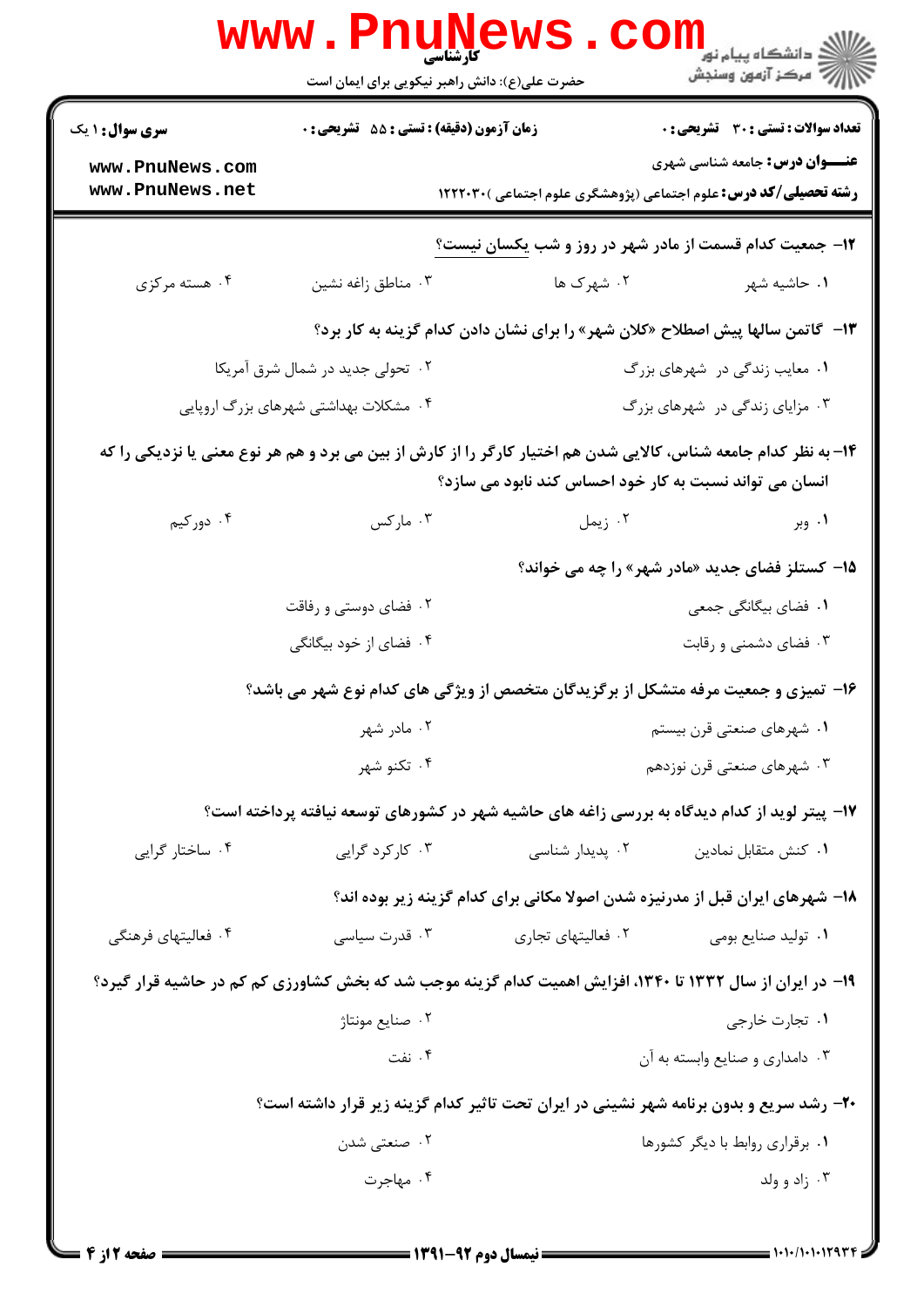|                                                                                                                                  | <b>WWW.Pnugge</b>                                                    | حضرت علی(ع): دانش راهبر نیکویی برای ایمان است | (د دانشکاه پيام نور<br>(د دانشکاه پيام نور)<br>(د مرکز آزمون وسنجش                                                |  |  |
|----------------------------------------------------------------------------------------------------------------------------------|----------------------------------------------------------------------|-----------------------------------------------|-------------------------------------------------------------------------------------------------------------------|--|--|
| <b>سری سوال : ۱ یک</b>                                                                                                           | زمان آزمون (دقیقه) : تستی : 55 آتشریحی : 0                           |                                               | <b>تعداد سوالات : تستی : 30 ٪ تشریحی : 0</b>                                                                      |  |  |
| www.PnuNews.com<br>www.PnuNews.net                                                                                               |                                                                      |                                               | <b>عنـــوان درس:</b> جامعه شناسی شهری<br><b>رشته تحصیلی/کد درس:</b> علوم اجتماعی (پژوهشگری علوم اجتماعی )۲۲۲۰۳۰ ا |  |  |
| <b>۳۱</b> – از نظر کدام گروه از اندیشمندان زیر، شهر های مدرن از جمله ابزار تسلط سرمایه داری امپریالیسم جهانی به حساب می<br>آيند؟ |                                                                      |                                               |                                                                                                                   |  |  |
| ۰۴ ليبراليست ها                                                                                                                  | ٠٣ فاشيست ها                                                         | ۰۲ مارکسیستهای نو                             | ٠١ كمونيست ها                                                                                                     |  |  |
| <b>۲۲</b> - وبر در کتاب معروفش تحت عنوان «شهر»، با مطرح کردن متغیرهای گوناگون کوشش می کند کدام گزینه را بسازد؟                   |                                                                      |                                               |                                                                                                                   |  |  |
|                                                                                                                                  | ٠٢ محيط پر اضطراب و نا ايمن                                          |                                               | ٠١. محيط نا بسامان اقتصادى                                                                                        |  |  |
|                                                                                                                                  | ۰۴ نمونه آرمانی از شهر                                               |                                               | ۰۳ روابط تولیدی ضعیف تر                                                                                           |  |  |
| <b>۲۳</b> - زیمل در مقاله «بزرگ شهر و حیات ذهنی»، پدیده شهر را به کدام بعد آن محدود ساخت؟                                        |                                                                      |                                               |                                                                                                                   |  |  |
| ۰۴ بعد اقتصادي                                                                                                                   | ۰۳ بعد سیاسی                                                         | ۰۲ بعد روانی                                  | ٠١. بعد اجتماعي                                                                                                   |  |  |
|                                                                                                                                  |                                                                      |                                               | ۲۴- به عقیده زیمل کدام یک از پدیده های زیر از ابعاد متضاد تشکیل شده اند؟                                          |  |  |
|                                                                                                                                  | ۰۲ پدیده های اقتصادی                                                 |                                               | ۰۱ پدیده های اجتماعی                                                                                              |  |  |
|                                                                                                                                  | ۰۴ پدیده های روانی و زیستی                                           |                                               | ۰۳ پدیده های فرهنگی                                                                                               |  |  |
|                                                                                                                                  |                                                                      |                                               | ۲۵– نظریه پردازان مکتب شیکاگو (بوم شناسی) از چه مدلی برای تحقیق در علوم اجتماعی استفاده کرده اند؟                 |  |  |
| ۰۴ علوم زیستی                                                                                                                    | ۰۳ علوم فلسفى                                                        | ۰۲ علوم روان شناختی                           | ۰۱ علوم فیزیکی                                                                                                    |  |  |
|                                                                                                                                  | ۲۶- پارک علاقه مند بود که جامعه شناسی را از قید کدام گزینه رها سازد؟ |                                               |                                                                                                                   |  |  |
| ۰۴ زیست شناسی                                                                                                                    | ۰۳ تاریخ                                                             | ۰۲ روان شناسی                                 | ٠١ فلسفه                                                                                                          |  |  |
| ۲۷– کدام اندیشمند زیر معتقد بود که شهر های مدرن الگوی دوایر متحد المرکز پیدا می کنند و هر یک از این دوایر خصایص                  |                                                                      |                                               |                                                                                                                   |  |  |
|                                                                                                                                  |                                                                      |                                               | ویژه خود را دارند؟                                                                                                |  |  |
| ۰۴ فاوا                                                                                                                          | ۰۳ برگس                                                              | ۰۲ پارک                                       | ۰۱ رایزمن                                                                                                         |  |  |
|                                                                                                                                  |                                                                      |                                               | <b>۲۸- کتاب «باغ شهرهای فردا» اثر کیست؟</b>                                                                       |  |  |
| ۰۴ لوید رایت                                                                                                                     | ۰۳ ابنز هاوارد                                                       | ۰۲ لوکوربوزیه                                 | ۰۱ فران لويد                                                                                                      |  |  |
| <b>۲۹</b> - شهر مورد نظر فرانک لوید رایت چگونه شهری است؟                                                                         |                                                                      |                                               |                                                                                                                   |  |  |
|                                                                                                                                  | ۰۲ شهری با حاشیه نشینی زیاد                                          |                                               | ۰۱ شهری متمرکز                                                                                                    |  |  |
|                                                                                                                                  | ۰۴ شهری غیر متمرکز                                                   |                                               | ۰۳ شهری بدون زاغه نشین                                                                                            |  |  |
|                                                                                                                                  |                                                                      |                                               |                                                                                                                   |  |  |
|                                                                                                                                  |                                                                      |                                               |                                                                                                                   |  |  |